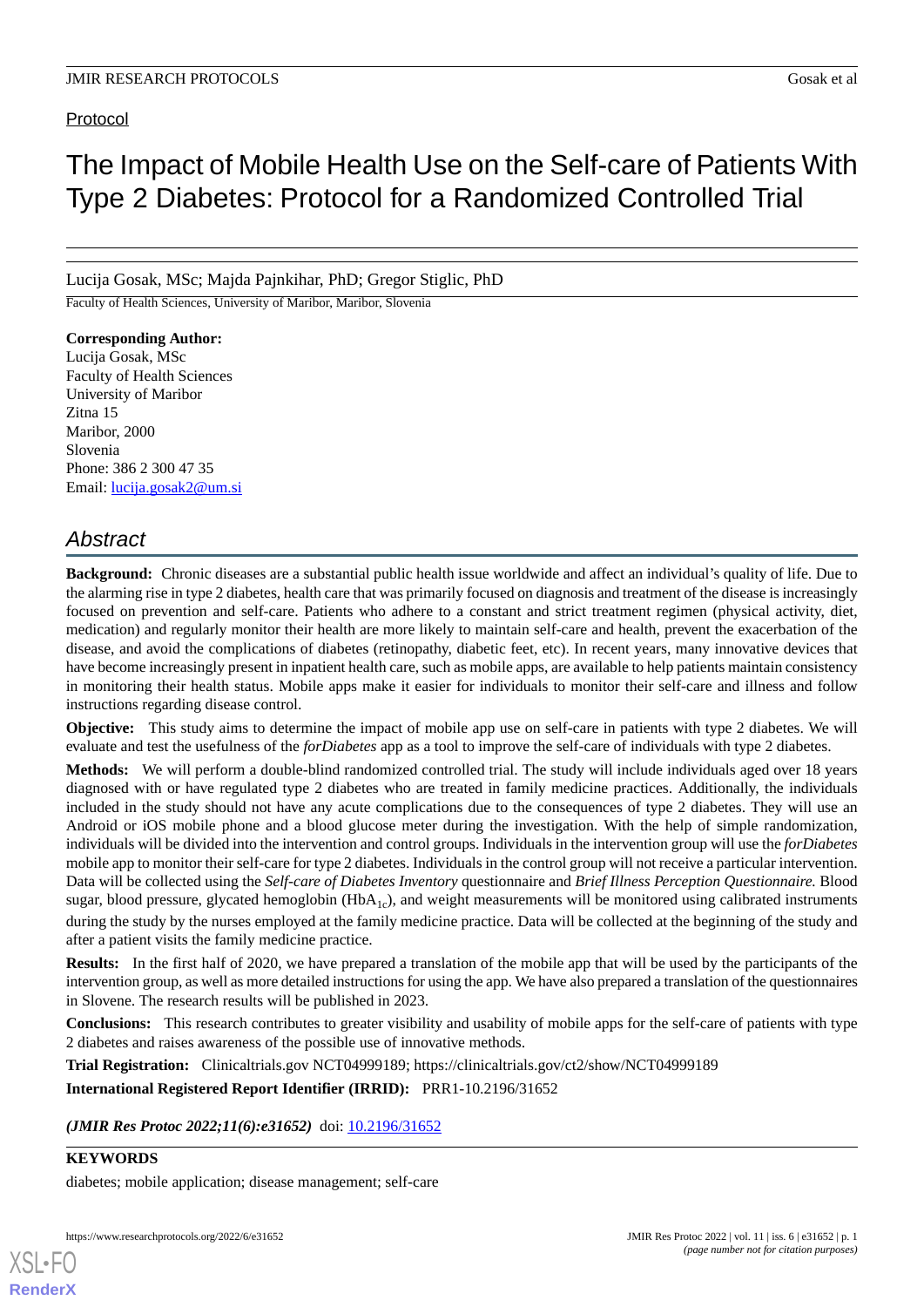# *Introduction*

#### **Background**

Type 2 diabetes is a complex chronic disease [\[1](#page-5-0),[2\]](#page-5-1) with an enormous global burden that has substantial implications for human health [[3\]](#page-5-2). The consequences of the disease cause substantial economic and social responsibilities [\[4\]](#page-5-3) and pose a growing public health problem [[5,](#page-5-4)[6](#page-5-5)]. Preventing and limiting the progression of the disease is an urgent task worldwide [\[7](#page-5-6)] and remains an important challenge for individuals and society [[8\]](#page-5-7). The self-care of type 2 diabetes is key to containing the disease [\[9](#page-5-8),[10\]](#page-5-9), reducing disease complications, and improving quality of life [[11\]](#page-5-10). By supporting patients with type 2 diabetes in healthier self-care behaviors, we can influence the outcome of the disease [[5](#page-5-4)]. The constant monitoring of diabetes and lifestyle factors can contribute to better health [[12\]](#page-5-11). Many complications are the result of uncontrolled disease [[13\]](#page-5-12).

The current COVID-19 pandemic affects the direction of and interrupts health care, disrupting long-term conditions including type 2 diabetes [\[14](#page-5-13),[15\]](#page-5-14). The need of self-care for patients with type 2 diabetes is increasingly present [\[16](#page-5-15)]; therefore, mobile technology has become an essential tool for promoting self-care [[17\]](#page-5-16). The optimal use of mobile technologies is necessary to achieve benefits and optimal cost efficiency [\[18](#page-5-17)]. A mobile app strengthens self-care and contributes to better information, health education, and self-confidence in dealing with the disease [[19\]](#page-5-18). Knowledge of mobile apps has been identified as an essential factor enabling independent disease management and self-care [[20\]](#page-6-0). The use of new technology is one way to bridge the gap between patient needs and providing health care [[21\]](#page-6-1). A mobile health app for patients with type 2 diabetes affects their knowledge of the disease, improves blood glucose control [[22\]](#page-6-2), and positively affects self-care [\[23](#page-6-3)]. In the future, mobile apps will represent an essential part of the health care system, so research in this area is needed [[24\]](#page-6-4). Mobile apps show potential for disseminating self-care education [\[4\]](#page-5-3); improving motivation [[25\]](#page-6-5), disease symptom management, and patient experience [[26-](#page-6-6)[28\]](#page-6-7); helping patients with strict treatment requirements [\[29](#page-6-8)] and the adoption of a healthy lifestyle [\[30](#page-6-9)]; and reducing care costs [\[31](#page-6-10)-[33\]](#page-6-11).

As a guide to the self-care of individuals with type 2 diabetes using the mobile app, we will use the Middle-Range Theory of Self-Care of Chronic Illness. Self-care is a general concept built from 3 key ideas: self-care maintenance, monitoring, and management. Maintaining self-sufficiency (or self-care maintenance) refers to an individual's behaviors to improve well-being and maintain health and stability. Self-care monitoring refers to the process of observing oneself due to changes in signs and symptoms. Self-care management is defined as responding to signs and symptoms when they occur [[34](#page-6-12)[,35](#page-6-13)].

#### **Objectives and Hypotheses**

Objective 1 is to assess the impact of using the mobile app on the assessment of patient self-care. Hypothesis 1 states that in the intervention group of patients with type 2 diabetes, the self-sufficiency assessment at the first control visit will increase compared to the control group that did not use the mobile app.

Objective 2 is to assess the impact of mobile app use on disease perception. Hypothesis 2 states that in the intervention group of patients with type 2 diabetes, perception at the first control visit will improve compared to the control group that did not use the mobile app.

Objective 3 is to assess the impact of mobile app use on blood sugar and  $HbA_{1c}$  levels. Hypothesis 3 states that in the intervention group of patients with type 2 diabetes, blood sugar and  $HbA_{1c}$  levels at the first control visit will decrease compared to the control group that did not use the mobile app.

Objective 4 is to assess the impact of using the mobile app on the patient's body weight. Hypothesis 4 states that in the intervention group of patients with type 2 diabetes, the body weight at the first control visit will decrease compared to the control group that did not use the mobile app.

Objective 5 is to assess the impact of mobile app use on the patient's blood pressure values. Hypothesis 5 states that in the intervention group of patients with type 2 diabetes, the blood pressure value at the first control visit will decrease compared to the control group that did not use the mobile app.

# *Methods*

#### **Randomized Controlled Trial Design**

To determine the effectiveness of using the mobile app on the self-care of patients with diabetes, we will conduct a double-blind randomized controlled trial. The study will include people aged over 18 years diagnosed with type 2 diabetes who are treated in family medicine practices in Slovenia. It will also include patients who have already been given some form of treatment to manage the disease and do not have chronic complications due to the disease (retinopathy, diabetic foot, nephropathy, neuropathy, etc). We will ensure this by receiving information on the patient's health status from the medical staff. The patients will use a mobile phone and a blood glucose meter during the research period. Individuals will use the *forDiabetes* [[36\]](#page-6-14) mobile app in the intervention group. *forDiabetes* [36] is an existing app designed for diabetes self-care and allows the tracking and monitoring of crucial diabetes data (physical activity; high-carbohydrate foods consumed; blood glucose, blood pressure, and  $HbA_{1c}$  levels; weight; medications; etc). Before selecting the mobile app, its quality was assessed by 2 nurses using the Mobile Application Rating Scale: user version [[37\]](#page-6-15). The mobile app was rated as high quality and suitable for patients (mean 4.54, SD 0.33; on a scale out of 5) by the nurses. In accordance with the American Association of Diabetes Educators, we also assessed whether the mobile app includes self-care behaviors [[38\]](#page-6-16). The mobile app contains behaviors from the awareness of the social determinants of health, integration of technology into self-care, and role of the diabetes care and education specialist.

In the control group, individuals will not use any diabetes technologies to guide the self-care of their disease, but they will be using a blood glucose meter. The control group patients will manage their disease as before and attend scheduled checkups.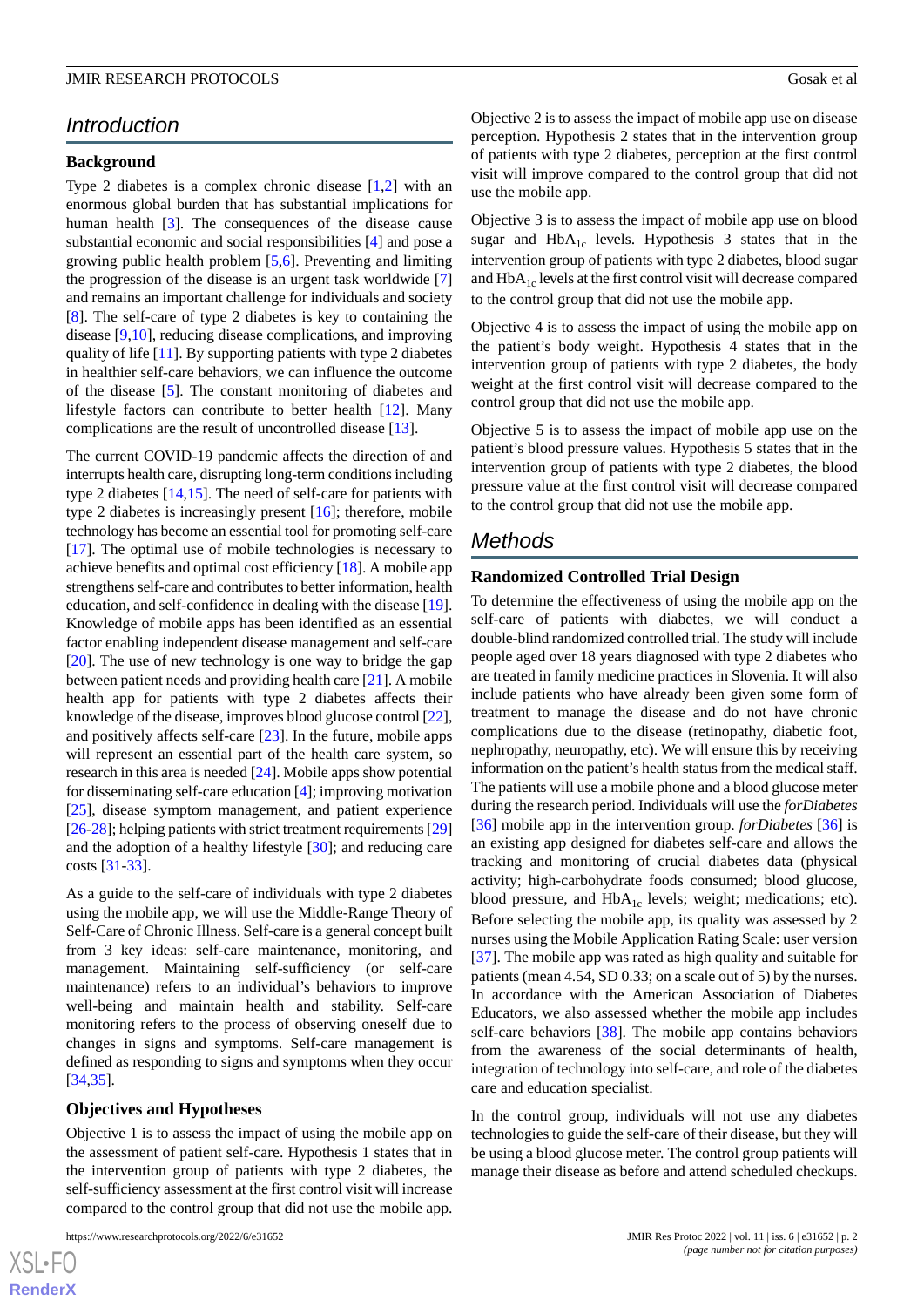Before the start of the study and at the follow-up visit to the family medicine practice after using the mobile app, we will perform assessments of self-care and disease perception using the *Self-care of Diabetes Inventory* (SCODI) [[39\]](#page-6-17) and *Brief Illness Perception Questionnaire* (Brief IPQ) [[40\]](#page-6-18) instruments, respectively. A nurse employed at the family medicine practice will also monitor blood sugar, blood pressure, and glycated hemoglobin ( $HbA_{1c}$ ) levels and body weight in the intervention and control groups with standardized, validated instruments. The nurse will use the standardized calibration devices according to the guidelines for each measurement. Data will be recorded at each inspection. We will also collect the data that the patients will enter daily into the mobile app (physical activity; high-carbohydrate foods consumed; blood glucose, blood pressure, and  $HbA_{1c}$  levels; weight; medication; etc) in real time.

<span id="page-2-0"></span>The research will be carried out in family medicine practices where individuals with type 2 diabetes are treated throughout Slovenia. The study will cover at least one private and one public family medicine practice from each regional unit in Slovenia. We will use a simple randomized approach to select the family medicine practices for cooperation from a preprepared list of family medicine practices. Before conducting the research, we will obtain the necessary consent from all institutions where the study will take place to enter the family medicine practices. We will also get the required permits from the individuals involved. At the beginning of the randomized controlled trial, we will obtain the written or oral consent of the institutions to participate in the research and enter their environment. The institutions will be provided with all necessary information and the research purpose. In the introductory part of the research, the participants in the study will be informed about the purpose and goal of the study, ensuring the anonymity of the participants, the voluntary nature of participation, and the possibility of withdrawing from participation. The survey will run for 1 year. [Figure 1](#page-2-0) presents a graphical illustration of the research process.

Figure 1. Protocol for conducting a randomized controlled trail. HbA<sub>1c</sub>: glycated hemoglobin.

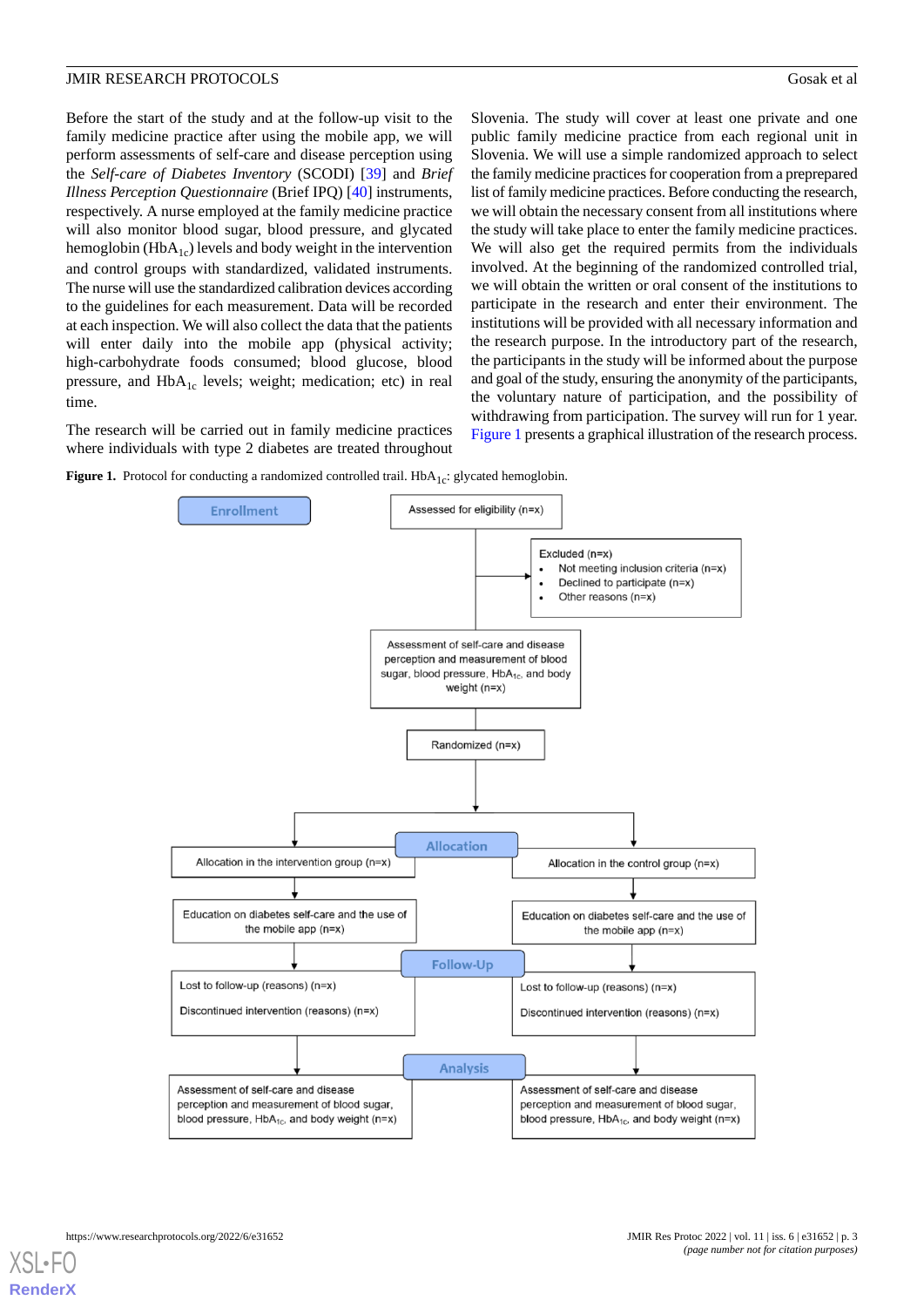#### **Mobile App Translation**

The mobile app *forDiabetes* [\[36\]](#page-6-14) includes the required self-care behaviors according to the American Association of Diabetes Educators [[38\]](#page-6-16) and is suitable for maintaining self-care in individuals with type 2 diabetes. Before starting the research, we have obtained written consent to use the mobile app. *forDiabetes* [\[36](#page-6-14)] is an existing app translated from English into Slovene before the research was conducted. The text was translated by 2 researchers who have the necessary knowledge in self-care and English. In the case of wording deviations, there was a discussion between the researchers to find a Slovene word as close as possible to the meaning of the English word and used as professional terminology in the Slovenian language.

#### **Randomization and Blinding**

Through simple randomization, the participants will be divided into the intervention and control groups, thus providing all participants with the same opportunity to be selected into any group in the study [\[41](#page-7-0)]. The randomization process will be blinded, as this will avoid the possibility of choice bias [\[42](#page-7-1),[43\]](#page-7-2). Blinded group assignment will be enabled using a group assignment software, which will allow a general random selection of the individual groups. The researcher involved in the randomization process and the patients themselves will not know to which group the patients were assigned. The medical staff will be informed about the start of the research and use of the mobile app by the individuals in the intervention group. The only difference between the intervention and control groups will be the use of the *forDiabetes* [\[36](#page-6-14)] mobile app, which the intervention group will use from the beginning of the study until the first control visit. Both groups will receive instruction regarding type 2 diabetes and the related self-care.

#### **Data Collection**

The initial part of the questionnaire consists of questions about the patient's demographic data and data on the patient's support from the medical staff. The first part of the questionnaire will cover the assessment of self-care. Self-care in patients with type 2 diabetes will be assessed using the SCODI instrument [[39\]](#page-6-17). The tool consists of 40 assumptions classified into 4 dimensions: self-care maintenance (12 assumptions), self-care implementation (8 assumptions), self-care monitoring (9 assumptions), and self-confidence (11 assumptions). The instrument is assessed using a Likert scale, where a higher score represents better self-care [\[39](#page-6-17)]. We will also use the Brief IPQ scale [\[40\]](#page-6-18) to assess disease perception. The questionnaire rapidly assesses disease perception and measures the patients' cognitive and emotional representations of their disease. The questionnaire contains 8 questions graded on a 10-point scale and 1 open-ended question. There are 5 questions that assess the cognitive perceptions of the disease: consequences (point 1), timeline (point 2), personal control (point 3), treatment control (point 4), and identity (point 5); 2 questions that assess emotional representation: care (point 6) and emotions (point 8); and 1 question that estimates the comprehensibility of the disease (point 7). The assessment of causal representation is based on an open response that requires the patients to indicate the 3 most important causal factors in their disease (point 9) [[40\]](#page-6-18). The nurses employed at the family medicine practices will

use standardized, calibrated devices according to the guidelines to measure blood sugar, blood pressure, and  $HbA_{1c}$  levels and body weight. Data will be recorded at each control check.

The questionnaires were translated using the reverse translation method into English. This ensured the adequacy and consistency of the translated questionnaire. It was first translated from English into Slovene independently by 2 translators. One of the translators involved had expertise in nursing, and the other had the necessary knowledge of the standard English language. Thus, we obtained 2 translation versions, which were merged in the next step through review and consultations. In the last step, 2 experts with the necessary English knowledge translated a standard Slovenian questionnaire into English and combined it into a familiar form. Thus, we obtained 2 translated questionnaires in English, which we subsequently incorporated into a standard format [\[44](#page-7-3),[45\]](#page-7-4). The final version of this translated questionnaire will need to be preconfirmed and tested on a small sample, and the subsequent corrections will be tested on a large representative sample of respondents [\[46](#page-7-5)]. We will carry out the validation of the questionnaire. To analyze the reliability of the questionnaire, we will calculate Cronbach  $\alpha$ and perform confirmatory factor analysis. Cronbach  $\alpha$  measures intrinsic reliability among multiple elements and assesses how reliable the questionnaire responses are [[47\]](#page-7-6). If the Cronbach  $\alpha$  value is low (close to 0), it means that some or all of the items do not measure the same dimension [\[47](#page-7-6)-[49\]](#page-7-7). The content validation process will consist of the following steps: the preparation of a content review form, selection of an expert review team, implementation of content review, review of domains and elements, determination of the rating for each item, and calculation of Content Validity Index (CVI) [[50\]](#page-7-8). The content validity will be assessed by a nurse employed at the family medicine practice with knowledge of type 2 diabetes self-care. To assess the substantive validity of the questionnaire, we will use the index of substantive validity for individual statements (Item-CVI) and the entire questionnaire (Scale-level CVI). We will use a 4-point scale for evaluation [\[50](#page-7-8)]. Item-CVI results higher than 0.78 from 3 or more experts in assessing an individual statement represent good substantive validity [[51\]](#page-7-9). Scale-level CVI results of 0.80 or more indicate good substantive validity [[52\]](#page-7-10).

#### **Inclusion Criteria**

A randomized controlled trial will be conducted in family medicine practices where individuals with type 2 diabetes are treated throughout Slovenia. There are 10 regional units of the Health Insurance Institute of Slovenia, with 241 private and 656 public health institutions [\[53](#page-7-11)]. The research will cover 1 family medicine practice from each regional unit. According to the data from January to September 2018, there were 28,593 treatments of individuals in connection with type 2 diabetes conducted in family medicine practices [[54\]](#page-7-12). This number was used to calculate the sample size, which was calculated using a sample size calculator (Raosoft) [\[55](#page-7-13)] that has been used in many similar health research studies [[56-](#page-7-14)[59](#page-7-15)]. We used a power analysis and entered the necessary data with a 95% error rate and 5% confidence level. The required minimum sample size is 380 participants. We will include individuals aged over 18 years with type 2 diabetes who have already been given

 $XS$  $\cdot$ FC **[RenderX](http://www.renderx.com/)**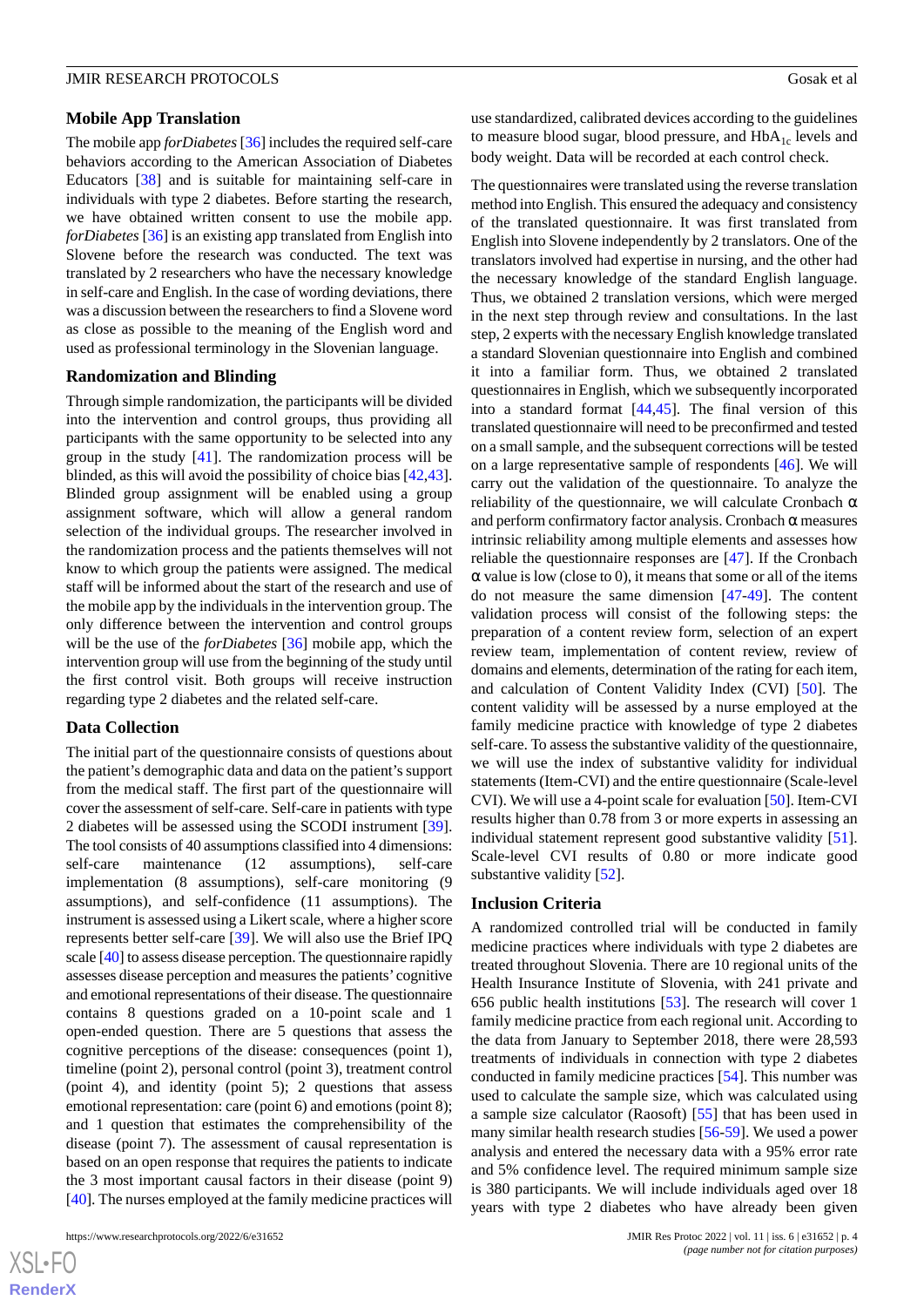treatment. Additionally, there should be no acute complications due to the consequences of type 2 diabetes in the individuals included in the study. They must use a mobile phone and a blood glucose meter during the research period.

#### **Statistical Analysis**

The sample will be described with descriptive statistics, and the explanatory variables will be presented with frequencies and percentages. In contrast, the numerical variables will be presented with the mean value, SD, and minimum and maximum values. To test the relationship between different variables, we will use the Mann-Whitney *U* test in the case of an uneven distribution of variables or the *t* test of independent samples in an even distribution of variables. The significance level of  $\alpha = 0.05$ will test the hypotheses.

### **Ethics Approval**

We received permission from The Republic of Slovenia National Medical Ethics Committee (03/5R-2021) for the primary research. We will also obtain the necessary consent from all institutions and participants in a randomized controlled trial. We will obtain permits from the institutions to enter the family medicine practices to conduct the research. We will also obtain consent from the participants to participate in the study. Before starting the analysis, we received written authorization to use the mobile app *forDiabetes* [[36\]](#page-6-14). We also obtained permission from the authors to use and translate the questionnaires SCODI [[39\]](#page-6-17) and Brief IPQ [\[40](#page-6-18)]. In the introductory part of the research, the research participants will be acquainted with the purpose and goal of the study, ensuring the anonymity of the participants, voluntary nature of participation, and possibility of withdrawing from participation. Participants who submit a completed questionnaire will consent to the research and use of their data. The data will be securely stored and used only for research and publication, and only the researchers involved will have access to the actual data. The data will be kept for 10 years. We will ensure the anonymity of the participants throughout the research; it will not be possible to identify a person and institution or other demographic data from the results presented. The study does not pose a risk to the participants and represents a minimal burden. We will also consider the principles of legality, fairness, proportionality, accuracy, and timeliness of the data during the research

# *Results*

Before the current phase of the research, we have prepared a translation of the mobile app that will be used by the participants of the intervention group, as well as more detailed instructions for using the app. We have also prepared a translation of the questionnaires in Slovene. The research results will be published in 2023.

# *Discussion*

# **Expected Findings**

Adherence to chronic management measures is essential for maintaining good health outcomes [[60\]](#page-7-16). By 2045, the number of patients with diabetes will rise to approximately 629 million [[61\]](#page-7-17). Mobile apps provide motivation and support for self-care in these patients [[62](#page-7-18)], but there is still a lack of knowledge about their actual use  $[63]$  $[63]$ .

Based on the described methodological process, we will perform a randomized controlled trial to determine the effectiveness of a mobile app and its impact on patients with diabetes. The research represents a unique opportunity to use and integrate mobile apps in the treatments of individuals with type 2 diabetes to solve challenges and achieve better self-care. We will enable the use of an efficient and evidence-based mobile app that is suitable for users' needs and includes the concept of self-care in the framework of mobile health. The research will help to gain new knowledge in integrating mobile technology into the life of an individual with type 2 diabetes.

# **Limitations**

The main limitation is that we will only include patients with controlled and managed type 2 diabetes in the study, which means that we will examine only a specific part of the population. The study will also have only patients treated in family medicine practices, which may prevent the possibility of generalization to all people with type 2 diabetes.

Having both control and intervention groups at the same family medicine practices may provide bias, as this will not conceal the allocation of an intervention in a randomized controlled trial. Researchers will know in which group the participants were assigned, as these participants will carry out the necessary training for the use of the mobile app and other interventions. The research will use a questionnaire to assess the participants' self-care and perception of the disease, which can provide socially expected and desirable answers.

Our study contains the following assumptions. People with type 2 diabetes have deviations or shortcomings in each concept of self-care. The app will affect a patient's self-care with type 2 diabetes and other critical clinical measures. Self-care and disease perception are measurable and that the translated questionnaire will be helpful in our research. Medical professionals, employees in family medicine practices, and individuals with type 2 diabetes will be willing to participate in the study. People with type 2 diabetes will actively use the mobile app and monitor their health through data entry. The results expected during the study are changes in self-care; disease perception; blood sugar, blood pressure, and  $HbA_{1c}$ levels; and measured body weight.

#### **Acknowledgments**

This work was supported by the "knowledge through creative pathways 2016-2020" scheme cofounded by the European Union from the European Social Fund and the Republic of Slovenia and the Slovenian Research Agency (grants N2-0101 and P2-0057).

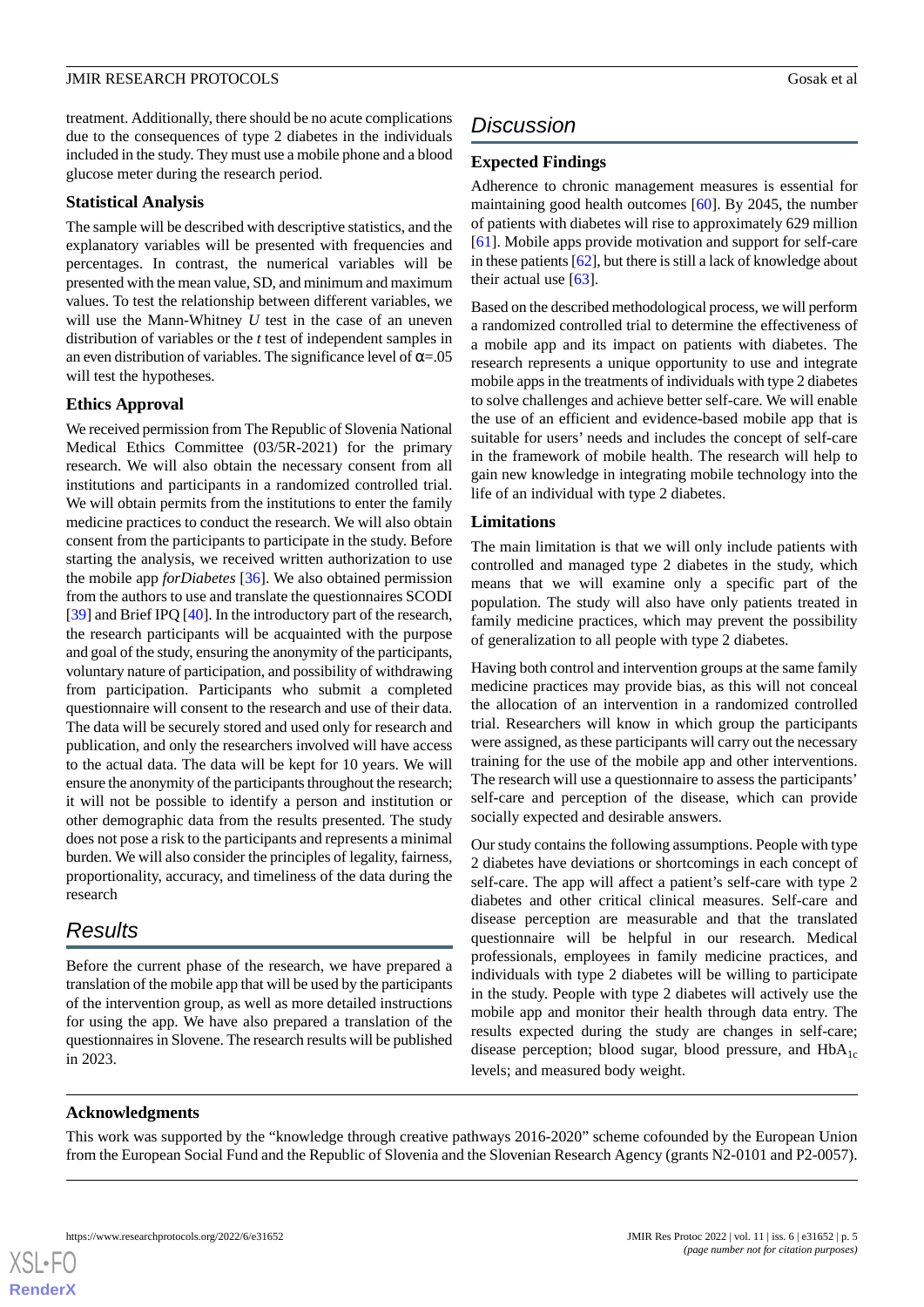# **Conflicts of Interest**

None declared.

# <span id="page-5-0"></span>**References**

- 1. Jacoby J. Systematic review of mobile phone apps currently available to Norwegian users to support diabetes self-management. In: HCI International 2019 - Posters. Cham, Switzerland: Springer; 2019 Jul 06 Presented at: HCII 2019: International Conference on Human-Computer Interaction; July 26-31, 2019; Orlando, FL p. 457-466. [doi: [10.1007/978-3-030-23525-3\\_62](http://dx.doi.org/10.1007/978-3-030-23525-3_62)]
- <span id="page-5-2"></span><span id="page-5-1"></span>2. Lambrinou E, Hansen TB, Beulens JW. Lifestyle factors, self-management and patient empowerment in diabetes care. Eur J Prev Cardiol 2019 Dec;26(2\_suppl):55-63. [doi: [10.1177/2047487319885455\]](http://dx.doi.org/10.1177/2047487319885455) [Medline: [31766913](http://www.ncbi.nlm.nih.gov/entrez/query.fcgi?cmd=Retrieve&db=PubMed&list_uids=31766913&dopt=Abstract)]
- <span id="page-5-3"></span>3. Blaslov K, Naranđa FS, Kruljac I, Renar IP. Treatment approach to type 2 diabetes: past, present and future. World J Diabetes 2018 Dec 15;9(12):209-219 [[FREE Full text\]](https://www.wjgnet.com/1948-9358/full/v9/i12/209.htm) [doi: [10.4239/wjd.v9.i12.209\]](http://dx.doi.org/10.4239/wjd.v9.i12.209) [Medline: [30588282](http://www.ncbi.nlm.nih.gov/entrez/query.fcgi?cmd=Retrieve&db=PubMed&list_uids=30588282&dopt=Abstract)]
- <span id="page-5-4"></span>4. Zhang Y, Liu C, Luo S, Huang J, Li X, Zhou Z. Effectiveness of Lilly Connected Care Program (LCCP) app-based diabetes education for patients with type 2 diabetes treated with insulin: retrospective real-world study. JMIR mHealth uHealth 2020 Mar 06;8(3):e17455 [\[FREE Full text\]](https://mhealth.jmir.org/2020/3/e17455/) [doi: [10.2196/17455](http://dx.doi.org/10.2196/17455)] [Medline: [32141838\]](http://www.ncbi.nlm.nih.gov/entrez/query.fcgi?cmd=Retrieve&db=PubMed&list_uids=32141838&dopt=Abstract)
- <span id="page-5-5"></span>5. Young HM, Miyamoto S, Dharmar M, Tang-Feldman Y. Nurse coaching and mobile health compared with usual care to improve diabetes self-efficacy for persons with type 2 diabetes: randomized controlled trial. JMIR mHealth uHealth 2020 Mar 02;8(3):e16665 [\[FREE Full text\]](https://mhealth.jmir.org/2020/3/e16665/) [doi: [10.2196/16665](http://dx.doi.org/10.2196/16665)] [Medline: [32130184\]](http://www.ncbi.nlm.nih.gov/entrez/query.fcgi?cmd=Retrieve&db=PubMed&list_uids=32130184&dopt=Abstract)
- <span id="page-5-6"></span>6. Grady PA, Gough LL. Self-management: a comprehensive approach to management of chronic conditions. Am J Public Health 2014 Aug;104(8):e25-e31. [doi: [10.2105/AJPH.2014.302041](http://dx.doi.org/10.2105/AJPH.2014.302041)] [Medline: [24922170](http://www.ncbi.nlm.nih.gov/entrez/query.fcgi?cmd=Retrieve&db=PubMed&list_uids=24922170&dopt=Abstract)]
- <span id="page-5-7"></span>7. Yamaguchi S, Waki K, Nannya Y, Nangaku M, Kadowaki T, Ohe K. Usage patterns of GlucoNote, a self-management smartphone app, based on ResearchKit for patients with type 2 diabetes and prediabetes. JMIR mHealth uHealth 2019 Apr 24;7(4):e13204 [\[FREE Full text](https://mhealth.jmir.org/2019/4/e13204/)] [doi: [10.2196/13204\]](http://dx.doi.org/10.2196/13204) [Medline: [31017586\]](http://www.ncbi.nlm.nih.gov/entrez/query.fcgi?cmd=Retrieve&db=PubMed&list_uids=31017586&dopt=Abstract)
- <span id="page-5-8"></span>8. Holmen H, Wahl AK, Småstuen MC, Ribu L. Tailored communication within mobile apps for diabetes self-management: a systematic review. J Med Internet Res 2017 Jun 23;19(6):e227 [[FREE Full text](https://www.jmir.org/2017/6/e227/)] [doi: [10.2196/jmir.7045](http://dx.doi.org/10.2196/jmir.7045)] [Medline: [28645890](http://www.ncbi.nlm.nih.gov/entrez/query.fcgi?cmd=Retrieve&db=PubMed&list_uids=28645890&dopt=Abstract)]
- <span id="page-5-9"></span>9. Hailu E, Mariam WH, Belachew T, Birhanu Z. Self-care practice and glycaemic control amongst adults with diabetes at the Jimma University Specialized Hospital in south-west Ethiopia: a cross-sectional study. Afr J Prim Health Care Fam Med 2012;4(1):311. [doi: [10.4102/phcfm.v4i1.311\]](http://dx.doi.org/10.4102/phcfm.v4i1.311)
- <span id="page-5-11"></span><span id="page-5-10"></span>10. Bonger Z, Shiferaw S, Tariku EZ. Adherence to diabetic self-care practices and its associated factors among patients with type 2 diabetes in Addis Ababa, Ethiopia. Patient Prefer Adherence 2018;12:963-970 [\[FREE Full text\]](https://dx.doi.org/10.2147/PPA.S156043) [doi: [10.2147/PPA.S156043](http://dx.doi.org/10.2147/PPA.S156043)] [Medline: [29922042](http://www.ncbi.nlm.nih.gov/entrez/query.fcgi?cmd=Retrieve&db=PubMed&list_uids=29922042&dopt=Abstract)]
- <span id="page-5-12"></span>11. Osokpo O, Riegel B. Cultural factors influencing self-care by persons with cardiovascular disease: an integrative review. Int J Nurs Stud 2021;116:103383. [doi: [10.1016/j.ijnurstu.2019.06.014\]](http://dx.doi.org/10.1016/j.ijnurstu.2019.06.014) [Medline: [31353026\]](http://www.ncbi.nlm.nih.gov/entrez/query.fcgi?cmd=Retrieve&db=PubMed&list_uids=31353026&dopt=Abstract)
- <span id="page-5-13"></span>12. Spanakis EG, Chiarugi F, Kouroubali A, Spat S, Beck P, Asanin S, et al. Diabetes management using modern information and communication technologies and new care models. Interact J Med Res 2012;1(2):e8 [\[FREE Full text\]](https://www.i-jmr.org/2012/2/e8/) [doi: [10.2196/ijmr.2193](http://dx.doi.org/10.2196/ijmr.2193)] [Medline: [23612026](http://www.ncbi.nlm.nih.gov/entrez/query.fcgi?cmd=Retrieve&db=PubMed&list_uids=23612026&dopt=Abstract)]
- <span id="page-5-14"></span>13. Shan R, Sarkar S, Martin SS. Digital health technology and mobile devices for the management of diabetes mellitus: state of the art. Diabetologia 2019;62(6):877-887. [doi: [10.1007/s00125-019-4864-7\]](http://dx.doi.org/10.1007/s00125-019-4864-7) [Medline: [30963188\]](http://www.ncbi.nlm.nih.gov/entrez/query.fcgi?cmd=Retrieve&db=PubMed&list_uids=30963188&dopt=Abstract)
- <span id="page-5-15"></span>14. Hartmann-Boyce J, Morris E, Goyder C, Kinton J, Perring J, Nunan D, et al. Managing diabetes during the COVID-19 pandemic. The Centre for Evidence-Based Medicine. 2020 Apr 08. URL: [https://www.cebm.net/covid-19/](https://www.cebm.net/covid-19/managing-diabetes-during-the-covid-19-pandemic/) [managing-diabetes-during-the-covid-19-pandemic/](https://www.cebm.net/covid-19/managing-diabetes-during-the-covid-19-pandemic/) [accessed 2021-03-17]
- <span id="page-5-16"></span>15. Hartmann-Boyce J, Mahtani KR. Supporting people with long-term conditions (LTCs) during national emergencies. The Centre for Evidence-Based Medicine. 2020 Mar 25. URL: [https://www.cebm.net/covid-19/](https://www.cebm.net/covid-19/supporting-people-with-long-term-conditions-ltcs-during-national-emergencies/) [supporting-people-with-long-term-conditions-ltcs-during-national-emergencies/](https://www.cebm.net/covid-19/supporting-people-with-long-term-conditions-ltcs-during-national-emergencies/) [accessed 2021-03-17]
- <span id="page-5-17"></span>16. Doupis J, Festas G, Tsilivigos C, Efthymiou V, Kokkinos A. Smartphone-based technology in diabetes management. Diabetes Ther 2020;11(3):607-619 [[FREE Full text](http://europepmc.org/abstract/MED/31983028)] [doi: [10.1007/s13300-020-00768-3\]](http://dx.doi.org/10.1007/s13300-020-00768-3) [Medline: [31983028](http://www.ncbi.nlm.nih.gov/entrez/query.fcgi?cmd=Retrieve&db=PubMed&list_uids=31983028&dopt=Abstract)]
- <span id="page-5-18"></span>17. Torbjørnsen A, Jenum AK, Småstuen MC, Arsand E, Holmen H, Wahl AK, et al. A low-intensity mobile health intervention with and without health counseling for persons with type 2 diabetes, part 1: baseline and short-term results from a randomized controlled trial in the Norwegian part of RENEWING HEALTH. JMIR mHealth uHealth 2014 Dec 11;2(4):e52 [[FREE](https://mhealth.jmir.org/2014/4/e52/) [Full text\]](https://mhealth.jmir.org/2014/4/e52/) [doi: [10.2196/mhealth.3535](http://dx.doi.org/10.2196/mhealth.3535)] [Medline: [25499592\]](http://www.ncbi.nlm.nih.gov/entrez/query.fcgi?cmd=Retrieve&db=PubMed&list_uids=25499592&dopt=Abstract)
- 18. Alcántara-Aragón V. Improving patient self-care using diabetes technologies. Ther Adv Endocrinol Metab 2019;10:2042018818824215 [[FREE Full text](https://journals.sagepub.com/doi/10.1177/2042018818824215?url_ver=Z39.88-2003&rfr_id=ori:rid:crossref.org&rfr_dat=cr_pub%3dpubmed)] [doi: [10.1177/2042018818824215\]](http://dx.doi.org/10.1177/2042018818824215) [Medline: [30728941\]](http://www.ncbi.nlm.nih.gov/entrez/query.fcgi?cmd=Retrieve&db=PubMed&list_uids=30728941&dopt=Abstract)
- 19. Bonoto BC, de Araújo VE, Godói IP, de Lemos LLP, Godman B, Bennie M, et al. Efficacy of mobile apps to support the care of patients with diabetes mellitus: a systematic review and meta-analysis of randomized controlled trials. JMIR mHealth uHealth 2017;5(3):e4 [\[FREE Full text\]](https://mhealth.jmir.org/2017/3/e4/) [doi: [10.2196/mhealth.6309\]](http://dx.doi.org/10.2196/mhealth.6309) [Medline: [28249834\]](http://www.ncbi.nlm.nih.gov/entrez/query.fcgi?cmd=Retrieve&db=PubMed&list_uids=28249834&dopt=Abstract)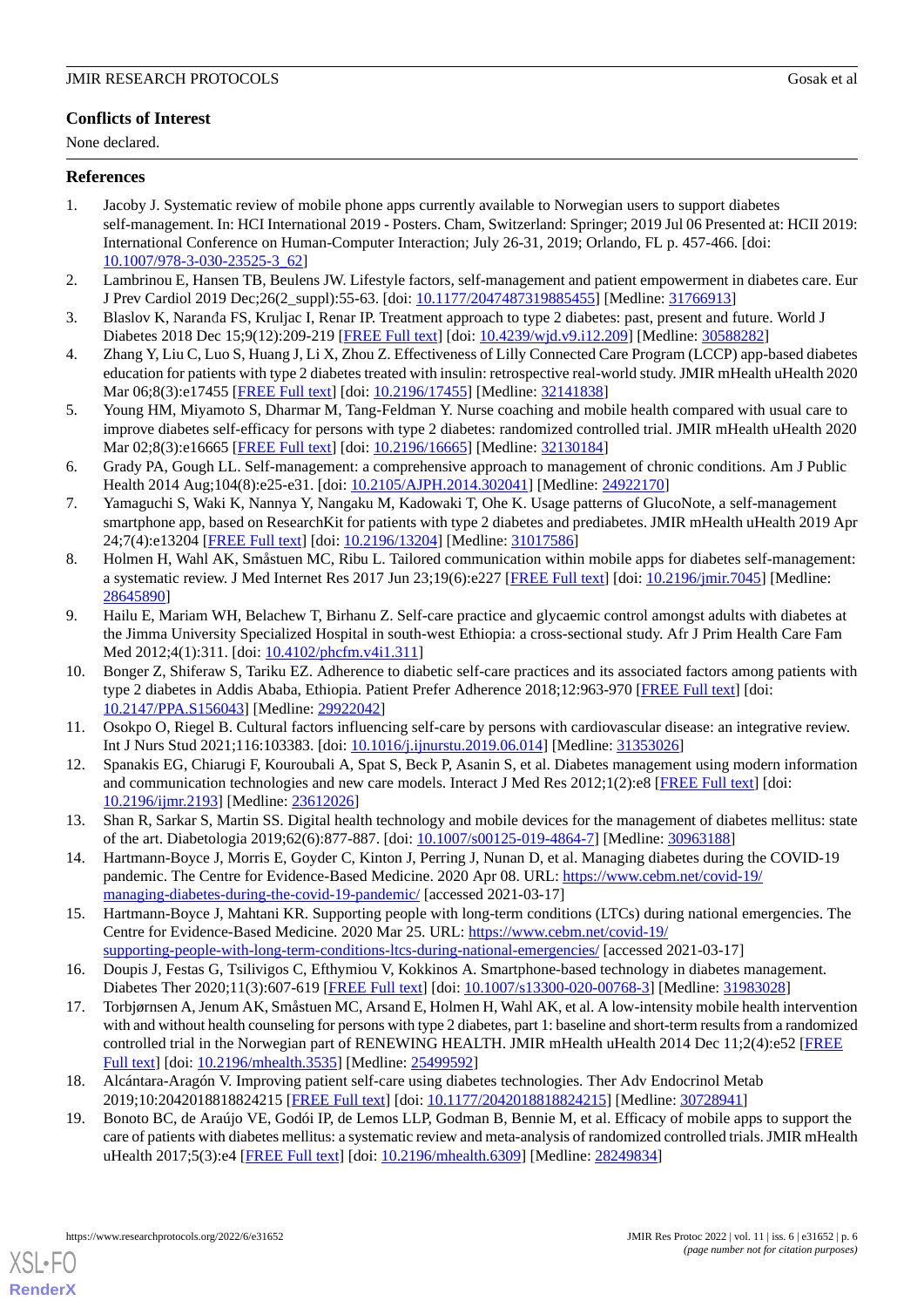- <span id="page-6-0"></span>20. Adu MD, Malabu UH, Malau-Aduli AEO, Malau-Aduli BS. Enablers and barriers to effective diabetes self-management: a multi-national investigation. PLoS One 2019;14(6):e0217771 [\[FREE Full text\]](https://dx.plos.org/10.1371/journal.pone.0217771) [doi: [10.1371/journal.pone.0217771\]](http://dx.doi.org/10.1371/journal.pone.0217771) [Medline: [31166971](http://www.ncbi.nlm.nih.gov/entrez/query.fcgi?cmd=Retrieve&db=PubMed&list_uids=31166971&dopt=Abstract)]
- <span id="page-6-1"></span>21. Bonn SE, Alexandrou C, Hjörleifsdottir Steiner K, Wiklander K, Östenson CG, Löf M, et al. App-technology to increase physical activity among patients with diabetes type 2 - the DiaCert-study, a randomized controlled trial. BMC Public Health 2018;18(1):119 [[FREE Full text\]](https://bmcpublichealth.biomedcentral.com/articles/10.1186/s12889-018-5026-4) [doi: [10.1186/s12889-018-5026-4](http://dx.doi.org/10.1186/s12889-018-5026-4)] [Medline: [29316905](http://www.ncbi.nlm.nih.gov/entrez/query.fcgi?cmd=Retrieve&db=PubMed&list_uids=29316905&dopt=Abstract)]
- <span id="page-6-2"></span>22. Wang Y, Li M, Zhao X, Pan X, Lu M, Lu J, et al. Effects of continuous care for patients with type 2 diabetes using mobile health application: A randomised controlled trial. Int J Health Plann Manage 2019 Jul 31;34(3):1025-1035. [doi: [10.1002/hpm.2872](http://dx.doi.org/10.1002/hpm.2872)] [Medline: [31368137\]](http://www.ncbi.nlm.nih.gov/entrez/query.fcgi?cmd=Retrieve&db=PubMed&list_uids=31368137&dopt=Abstract)
- <span id="page-6-4"></span><span id="page-6-3"></span>23. Hooshmandja M, Mohammadi A, Esteghamti A, Aliabadi K, Nili M. Effect of mobile learning (application) on self-care behaviors and blood glucose of type 2 diabetic patients. J Diabetes Metab Disord 2019 Dec 12;18(2):307-313 [[FREE Full](https://jdmdonline.biomedcentral.com/articles/10.1007/s40200-019-00414-1) [text](https://jdmdonline.biomedcentral.com/articles/10.1007/s40200-019-00414-1)] [doi: [10.1007/s40200-019-00414-1\]](http://dx.doi.org/10.1007/s40200-019-00414-1) [Medline: [31890655\]](http://www.ncbi.nlm.nih.gov/entrez/query.fcgi?cmd=Retrieve&db=PubMed&list_uids=31890655&dopt=Abstract)
- <span id="page-6-5"></span>24. Holmen H, Wahl AK, Cvancarova Småstuen M, Ribu L. Tailored communication within mobile apps for diabetes self-management: a systematic review. J Med Internet Res 2017 Jun 23;19(6):e227 [\[FREE Full text\]](https://www.jmir.org/2017/6/e227/) [doi: [10.2196/jmir.7045\]](http://dx.doi.org/10.2196/jmir.7045) [Medline: [28645890](http://www.ncbi.nlm.nih.gov/entrez/query.fcgi?cmd=Retrieve&db=PubMed&list_uids=28645890&dopt=Abstract)]
- <span id="page-6-6"></span>25. Fijačko N, Gosak L, Cilar L, Novšak A, Creber RM, Skok P, et al. The effects of gamification and oral self-care on oral hygiene in children: systematic search in app stores and evaluation of apps. JMIR mHealth uHealth 2020 Jul 08;8(7):e16365 [[FREE Full text](https://mhealth.jmir.org/2020/7/e16365/)] [doi: [10.2196/16365\]](http://dx.doi.org/10.2196/16365) [Medline: [32673235\]](http://www.ncbi.nlm.nih.gov/entrez/query.fcgi?cmd=Retrieve&db=PubMed&list_uids=32673235&dopt=Abstract)
- 26. Lu C, Hu Y, Xie J, Fu Q, Leigh I, Governor S, et al. The use of mobile health applications to improve patient experience: cross-sectional study in Chinese public hospitals. JMIR mHealth uHealth 2018 May 23;6(5):e126 [[FREE Full text](https://mhealth.jmir.org/2018/5/e126/)] [doi: [10.2196/mhealth.9145](http://dx.doi.org/10.2196/mhealth.9145)] [Medline: [29792290](http://www.ncbi.nlm.nih.gov/entrez/query.fcgi?cmd=Retrieve&db=PubMed&list_uids=29792290&dopt=Abstract)]
- <span id="page-6-7"></span>27. Bene BA, O'Connor S, Mastellos N, Majeed A, Fadahunsi KP, O'Donoghue J. Impact of mobile health applications on self-management in patients with type 2 diabetes mellitus: protocol of a systematic review. BMJ Open 2019 Jun 25;9(6):e025714 [\[FREE Full text](https://bmjopen.bmj.com/lookup/pmidlookup?view=long&pmid=31243029)] [doi: [10.1136/bmjopen-2018-025714\]](http://dx.doi.org/10.1136/bmjopen-2018-025714) [Medline: [31243029](http://www.ncbi.nlm.nih.gov/entrez/query.fcgi?cmd=Retrieve&db=PubMed&list_uids=31243029&dopt=Abstract)]
- <span id="page-6-8"></span>28. Greenwood DA, Gee PM, Fatkin KJ, Peeples M. A systematic review of reviews evaluating technology-enabled diabetes self-management education and support. J Diabetes Sci Technol 2017 Sep;11(5):1015-1027 [[FREE Full text](http://europepmc.org/abstract/MED/28560898)] [doi: [10.1177/1932296817713506\]](http://dx.doi.org/10.1177/1932296817713506) [Medline: [28560898\]](http://www.ncbi.nlm.nih.gov/entrez/query.fcgi?cmd=Retrieve&db=PubMed&list_uids=28560898&dopt=Abstract)
- <span id="page-6-9"></span>29. Lee J. Hype or hope for diabetes mobile health applications? Diabetes Res Clin Pract 2014 Nov;106(2):390-392. [doi: [10.1016/j.diabres.2014.11.001](http://dx.doi.org/10.1016/j.diabres.2014.11.001)] [Medline: [25484069](http://www.ncbi.nlm.nih.gov/entrez/query.fcgi?cmd=Retrieve&db=PubMed&list_uids=25484069&dopt=Abstract)]
- <span id="page-6-10"></span>30. Fleming GA, Petrie JR, Bergenstal RM, Holl RW, Peters AL, Heinemann L. Diabetes digital app technology: benefits, challenges, and recommendations. a consensus report by the European Association for the Study of Diabetes (EASD) and the American Diabetes Association (ADA) diabetes technology working group. Diabetes Care 2020 Jan;43(1):250-260. [doi: [10.2337/dci19-0062\]](http://dx.doi.org/10.2337/dci19-0062) [Medline: [31806649](http://www.ncbi.nlm.nih.gov/entrez/query.fcgi?cmd=Retrieve&db=PubMed&list_uids=31806649&dopt=Abstract)]
- 31. Lewinski AA, Patel UD, Diamantidis CJ, Oakes M, Baloch K, Crowley MJ, et al. Addressing diabetes and poorly controlled hypertension: pragmatic mHealth self-management intervention. J Med Internet Res 2019 Apr 09;21(4):e12541 [[FREE](https://www.jmir.org/2019/4/e12541/) [Full text\]](https://www.jmir.org/2019/4/e12541/) [doi: [10.2196/12541\]](http://dx.doi.org/10.2196/12541) [Medline: [30964439](http://www.ncbi.nlm.nih.gov/entrez/query.fcgi?cmd=Retrieve&db=PubMed&list_uids=30964439&dopt=Abstract)]
- <span id="page-6-12"></span><span id="page-6-11"></span>32. Robbins R, Krebs P, Jagannathan R, Jean-Louis G, Duncan DT. Health app use among US mobile phone users: analysis of trends by chronic disease status. JMIR mHealth uHealth 2017 Dec 19;5(12):e197 [\[FREE Full text\]](https://mhealth.jmir.org/2017/12/e197/) [doi: [10.2196/mhealth.7832](http://dx.doi.org/10.2196/mhealth.7832)] [Medline: [29258981](http://www.ncbi.nlm.nih.gov/entrez/query.fcgi?cmd=Retrieve&db=PubMed&list_uids=29258981&dopt=Abstract)]
- <span id="page-6-13"></span>33. Wang Y, Xue H, Huang Y, Huang L, Zhang D. A systematic review of application and effectiveness of mHealth interventions for obesity and diabetes treatment and self-management. Adv Nutr 2017 May;8(3):449-462 [\[FREE Full text](http://europepmc.org/abstract/MED/28507010)] [doi: [10.3945/an.116.014100](http://dx.doi.org/10.3945/an.116.014100)] [Medline: [28507010](http://www.ncbi.nlm.nih.gov/entrez/query.fcgi?cmd=Retrieve&db=PubMed&list_uids=28507010&dopt=Abstract)]
- <span id="page-6-15"></span><span id="page-6-14"></span>34. Riegel B, Jaarsma T, Strömberg A. A middle-range theory of self-care of chronic illness. ANS Adv Nurs Sci 2012;35(3):194-204. [doi: [10.1097/ANS.0b013e318261b1ba](http://dx.doi.org/10.1097/ANS.0b013e318261b1ba)] [Medline: [22739426\]](http://www.ncbi.nlm.nih.gov/entrez/query.fcgi?cmd=Retrieve&db=PubMed&list_uids=22739426&dopt=Abstract)
- <span id="page-6-16"></span>35. Riegel B, Jaarsma T, Stromberg A. Theory of self-care of chronic illness. In: Smith MJ, Liehr PR, editors. Middle Range Theory for Nursing. 4th ed. Cham, Switzerland: Springer; Feb 2018:341-353.
- 36. Tessera Multimedia. forDiabetes. URL: <https://fordiabetes.app/> [accessed 2021-03-17]
- <span id="page-6-17"></span>37. Stoyanov SR, Hides L, Kavanagh DJ, Wilson H. Development and validation of the user version of the Mobile Application Rating Scale (uMARS). JMIR mHealth uHealth 2016;4(2):e72 [[FREE Full text](https://mhealth.jmir.org/2016/2/e72/)] [doi: [10.2196/mhealth.5849](http://dx.doi.org/10.2196/mhealth.5849)] [Medline: [27287964](http://www.ncbi.nlm.nih.gov/entrez/query.fcgi?cmd=Retrieve&db=PubMed&list_uids=27287964&dopt=Abstract)]
- <span id="page-6-18"></span>38. Tomky D, Cypress M. AADE7 self-care behaviors: American Association of Diabetes Educators (AADE) position statement. American Association of Diabetes Educators. 2018. URL: [https://www.diabeteseducator.org/docs/default-source/practice/](https://www.diabeteseducator.org/docs/default-source/practice/practice-resources/position-statements/aade7-self-care-behaviors-position-statement.pdf?sfvrsn=6) [practice-resources/position-statements/aade7-self-care-behaviors-position-statement.pdf?sfvrsn=6](https://www.diabeteseducator.org/docs/default-source/practice/practice-resources/position-statements/aade7-self-care-behaviors-position-statement.pdf?sfvrsn=6) [accessed 2021-03-17]
- 39. Ausili D, Barbaranelli C, Rossi E, Rebora P, Fabrizi D, Coghi C, et al. Development and psychometric testing of a theory-based tool to measure self-care in diabetes patients: the Self-Care of Diabetes Inventory. BMC Endocr Disord 2017 Oct 16;17(1):66 [\[FREE Full text\]](https://bmcendocrdisord.biomedcentral.com/articles/10.1186/s12902-017-0218-y) [doi: [10.1186/s12902-017-0218-y](http://dx.doi.org/10.1186/s12902-017-0218-y)] [Medline: [29037177](http://www.ncbi.nlm.nih.gov/entrez/query.fcgi?cmd=Retrieve&db=PubMed&list_uids=29037177&dopt=Abstract)]
- 40. Broadbent E, Petrie KJ, Main J, Weinman J. The brief illness perception questionnaire. J Psychosom Res 2006 Jun;60(6):631-637. [doi: [10.1016/j.jpsychores.2005.10.020](http://dx.doi.org/10.1016/j.jpsychores.2005.10.020)] [Medline: [16731240\]](http://www.ncbi.nlm.nih.gov/entrez/query.fcgi?cmd=Retrieve&db=PubMed&list_uids=16731240&dopt=Abstract)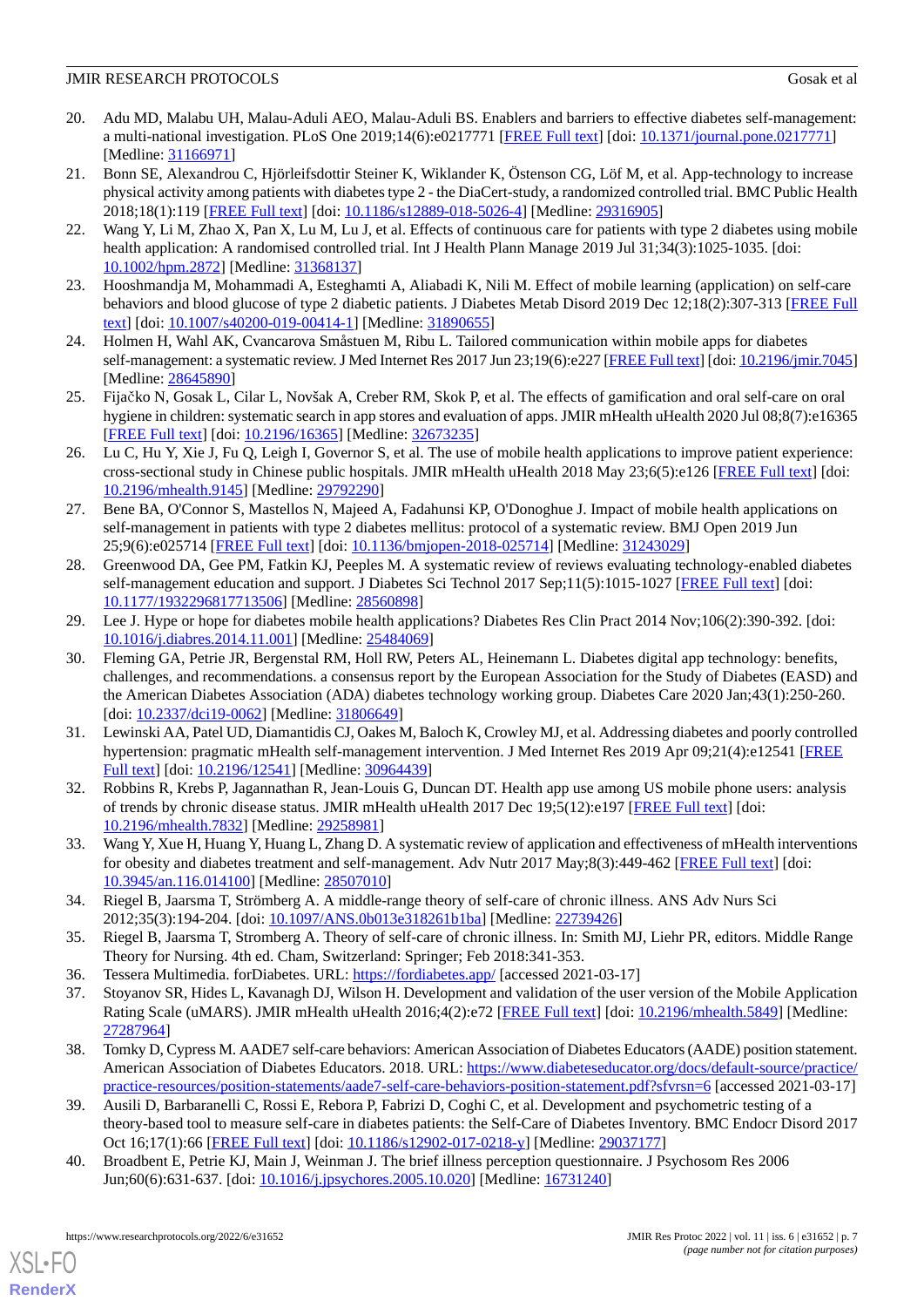- <span id="page-7-0"></span>41. Sil A, Kumar P, Kumar R, Das NK. Selection of control, randomization, blinding, and allocation concealment. Indian Dermatol Online J 2019;10(5):601-605 [\[FREE Full text\]](http://www.idoj.in/article.asp?issn=2229-5178;year=2019;volume=10;issue=5;spage=601;epage=605;aulast=Sil) [doi: [10.4103/idoj.IDOJ\\_149\\_19\]](http://dx.doi.org/10.4103/idoj.IDOJ_149_19) [Medline: [31544090\]](http://www.ncbi.nlm.nih.gov/entrez/query.fcgi?cmd=Retrieve&db=PubMed&list_uids=31544090&dopt=Abstract)
- <span id="page-7-2"></span><span id="page-7-1"></span>42. Suresh K. An overview of randomization techniques: an unbiased assessment of outcome in clinical research. J Hum Reprod Sci 2011 Jan;4(1):8-11 [\[FREE Full text](http://www.jhrsonline.org/article.asp?issn=0974-1208;year=2011;volume=4;issue=1;spage=8;epage=11;aulast=Suresh)] [doi: [10.4103/0974-1208.82352\]](http://dx.doi.org/10.4103/0974-1208.82352) [Medline: [21772732\]](http://www.ncbi.nlm.nih.gov/entrez/query.fcgi?cmd=Retrieve&db=PubMed&list_uids=21772732&dopt=Abstract)
- <span id="page-7-3"></span>43. Schulz KF, Grimes DA. Allocation concealment in randomised trials: defending against deciphering. The Lancet 2002 Feb 16;359(9306):614-618. [doi: [10.1016/S0140-6736\(02\)07750-4\]](http://dx.doi.org/10.1016/S0140-6736(02)07750-4) [Medline: [11867132](http://www.ncbi.nlm.nih.gov/entrez/query.fcgi?cmd=Retrieve&db=PubMed&list_uids=11867132&dopt=Abstract)]
- <span id="page-7-4"></span>44. Riegel B, Jaarsma T, Strömberg A, Vellone E, Dickson V. Translation and back translation of self-care instruments. Self-Care Measures. URL:<https://self-care-measures.com/instrument-translation-process/> [accessed 2021-03-17]
- <span id="page-7-5"></span>45. Polit DF, Beck CT. Nursing Research: Generating and Assessing Evidence for Nursing Practice. 9th ed. Philadelphia, PA: Lippincott, Williams & Wilkins; 2012.
- <span id="page-7-6"></span>46. Tsang S, Royse CF, Terkawi AS. Guidelines for developing, translating, and validating a questionnaire in perioperative and pain medicine. Saudi J Anaesth 2017 May;11(Suppl 1):S80-S89 [[FREE Full text](http://europepmc.org/abstract/MED/28616007)] [doi: [10.4103/sja.SJA\\_203\\_17\]](http://dx.doi.org/10.4103/sja.SJA_203_17) [Medline: [28616007](http://www.ncbi.nlm.nih.gov/entrez/query.fcgi?cmd=Retrieve&db=PubMed&list_uids=28616007&dopt=Abstract)]
- 47. Bujang MA, Omar ED, Baharum NA. A review on sample size determination for Cronbach's alpha test: a simple guide for researchers. Malays J Med Sci 2018;25(6):85-99 [[FREE Full text\]](http://europepmc.org/abstract/MED/30914882) [doi: [10.21315/mjms2018.25.6.9](http://dx.doi.org/10.21315/mjms2018.25.6.9)] [Medline: [30914882](http://www.ncbi.nlm.nih.gov/entrez/query.fcgi?cmd=Retrieve&db=PubMed&list_uids=30914882&dopt=Abstract)]
- <span id="page-7-7"></span>48. Leontitsis A, Pagge J. A simulation approach on Cronbach's alpha statistical significance. Mathematics and Computers in Simulation 2007;73(5):336-340. [doi: [10.1016/j.matcom.2006.08.001](http://dx.doi.org/10.1016/j.matcom.2006.08.001)]
- <span id="page-7-8"></span>49. Gliem JA, Gliem RR. Calculating, interpreting, and reporting Cronbach's alpha reliability coefficient for Likert-type scales. 2003 Presented at: Midwest Research-to-Practice Conference in Adult, Continuing, and Community Education; October 8-10, 2003; Columbus, OH p. 82-88 URL: [https://scholarworks.iupui.edu/bitstream/handle/1805/344/](https://scholarworks.iupui.edu/bitstream/handle/1805/344/Gliem%20%26%20Gliem.pdf?sequence=1&isAllowed=y) [Gliem%20%26%20Gliem.pdf?sequence=1&isAllowed=y](https://scholarworks.iupui.edu/bitstream/handle/1805/344/Gliem%20%26%20Gliem.pdf?sequence=1&isAllowed=y)
- <span id="page-7-10"></span><span id="page-7-9"></span>50. Yusoff MSB. ABC of content validation and content validity index calculation. EIMJ 2019 Jun 28;11(2):49-54. [doi: [10.21315/eimj2019.11.2.6](http://dx.doi.org/10.21315/eimj2019.11.2.6)]
- <span id="page-7-11"></span>51. Polit DF, Beck CT. The content validity index: are you sure you know what's being reported? Critique and recommendations. Res Nurs Health 2006 Oct;29(5):489-497. [doi: [10.1002/nur.20147\]](http://dx.doi.org/10.1002/nur.20147) [Medline: [16977646](http://www.ncbi.nlm.nih.gov/entrez/query.fcgi?cmd=Retrieve&db=PubMed&list_uids=16977646&dopt=Abstract)]
- <span id="page-7-12"></span>52. Polit DF, Beck CT, Owen SV. Is the CVI an acceptable indicator of content validity? appraisal and recommendations. Res Nurs Health 2007 Aug;30(4):459-467. [doi: [10.1002/nur.20199\]](http://dx.doi.org/10.1002/nur.20199) [Medline: [17654487\]](http://www.ncbi.nlm.nih.gov/entrez/query.fcgi?cmd=Retrieve&db=PubMed&list_uids=17654487&dopt=Abstract)
- 53. Ministrstvo za zdravje. Seznam ambulant. Projekt Ministrstva za zdravje: referenčne ambulante družinske medicine. 2020. URL: [http://www.referencna-ambulanta.si/?page\\_id=5](http://www.referencna-ambulanta.si/?page_id=5) [accessed 2021-03-17]
- <span id="page-7-14"></span><span id="page-7-13"></span>54. Ministrstvo za zdravje. Ucinkovitost dela ambulant družinske medicine za področje nalog diplomiranih medicinskih sester. Projekt Ministrstva za zdravje: referenčne ambulante družinske medicine. 2019 Jan. URL: [https://www.gov.si/assets/](https://www.gov.si/assets/ministrstva/ MZ/DOKUMENTI/Organizacija-zdravstvenega-varstva/Mreza/Porocilo-o-ucinkovitosti-ambulant-druzinske-medicine.pdf) [ministrstva/MZ/DOKUMENTI/Organizacija-zdravstvenega-varstva/Mreza/](https://www.gov.si/assets/ministrstva/ MZ/DOKUMENTI/Organizacija-zdravstvenega-varstva/Mreza/Porocilo-o-ucinkovitosti-ambulant-druzinske-medicine.pdf) [Porocilo-o-ucinkovitosti-ambulant-druzinske-medicine.pdf](https://www.gov.si/assets/ministrstva/ MZ/DOKUMENTI/Organizacija-zdravstvenega-varstva/Mreza/Porocilo-o-ucinkovitosti-ambulant-druzinske-medicine.pdf) [accessed 2021-03-17]
- 55. Database web survey software for gathering information 2021. Raosoft. URL:<http://www.raosoft.com/> [accessed 2021-03-17]
- 56. Antonio-Zancajo L, Montero J, Albaladejo A, Oteo-Calatayud MD, Alvarado-Lorenzo A. Pain and oral-health-related quality of life in orthodontic patients during initial therapy with conventional, low-friction, and lingual brackets and aligners (Invisalign): a prospective clinical study. J Clin Med 2020 Jul 03;9(7):2088 [[FREE Full text](https://www.mdpi.com/resolver?pii=jcm9072088)] [doi: [10.3390/jcm9072088\]](http://dx.doi.org/10.3390/jcm9072088) [Medline: [32635196](http://www.ncbi.nlm.nih.gov/entrez/query.fcgi?cmd=Retrieve&db=PubMed&list_uids=32635196&dopt=Abstract)]
- <span id="page-7-15"></span>57. Mukeshimana MM, Nkosi ZZ. Communities' knowledge and perceptions of type two diabetes mellitus in Rwanda: a questionnaire survey. J Clin Nurs 2014;23(3-4):541-549. [doi: [10.1111/jocn.12199\]](http://dx.doi.org/10.1111/jocn.12199) [Medline: [23789978\]](http://www.ncbi.nlm.nih.gov/entrez/query.fcgi?cmd=Retrieve&db=PubMed&list_uids=23789978&dopt=Abstract)
- <span id="page-7-16"></span>58. Olowofela A, Isah AO. Antihypertensive medicines prescriptions before and after the Nigeria Hypertension Society guidelines and prescriber's awareness of the guideline. Niger Med J 2017;58(3):107-113 [\[FREE Full text\]](http://www.nigeriamedj.com/article.asp?issn=0300-1652;year=2017;volume=58;issue=3;spage=107;epage=113;aulast=Olowofela) [doi: [10.4103/nmj.NMJ\\_131\\_16\]](http://dx.doi.org/10.4103/nmj.NMJ_131_16) [Medline: [29962652\]](http://www.ncbi.nlm.nih.gov/entrez/query.fcgi?cmd=Retrieve&db=PubMed&list_uids=29962652&dopt=Abstract)
- <span id="page-7-18"></span><span id="page-7-17"></span>59. Saaqib S, Iqbal A, Naheed M, Saeed T, Khalid M. A randomized controlled trial of cystoinflation to prevent bladder injury in the adhesive disease of multiple caesarean sections. Sci Rep 2020 Sep 17;10(1):15297 [\[FREE Full text\]](https://doi.org/10.1038/s41598-020-71132-5) [doi: [10.1038/s41598-020-71132-5\]](http://dx.doi.org/10.1038/s41598-020-71132-5) [Medline: [32943657\]](http://www.ncbi.nlm.nih.gov/entrez/query.fcgi?cmd=Retrieve&db=PubMed&list_uids=32943657&dopt=Abstract)
- <span id="page-7-19"></span>60. Hamine S, Gerth-Guyette E, Faulx D, Green BB, Ginsburg AS. Impact of mHealth chronic disease management on treatment adherence and patient outcomes: a systematic review. J Med Internet Res 2015;17(2):e52 [\[FREE Full text\]](https://www.jmir.org/2015/2/e52/) [doi: [10.2196/jmir.3951](http://dx.doi.org/10.2196/jmir.3951)] [Medline: [25803266](http://www.ncbi.nlm.nih.gov/entrez/query.fcgi?cmd=Retrieve&db=PubMed&list_uids=25803266&dopt=Abstract)]
- 61. Elflein J. Statista. 2021 Feb 18. URL: <https://www.statista.com/topics/1723/diabetes/> [accessed 2021-03-17]
- 62. Veazie S, Winchell K, Gilbert J, Paynter R, Ivlev I, Eden KB, et al. Rapid evidence review of mobile applications for self-management of diabetes. J Gen Intern Med 2018 Jul;33(7):1167-1176 [[FREE Full text](http://europepmc.org/abstract/MED/29740786)] [doi: [10.1007/s11606-018-4410-1\]](http://dx.doi.org/10.1007/s11606-018-4410-1) [Medline: [29740786](http://www.ncbi.nlm.nih.gov/entrez/query.fcgi?cmd=Retrieve&db=PubMed&list_uids=29740786&dopt=Abstract)]
- 63. Trawley S, Baptista S, Browne JL, Pouwer F, Speight J. The use of mobile applications among adults with type 1 and type 2 diabetes: results from the second MILES-Australia (MILES-2) study. Diabetes Technol Ther 2017 Dec;19(12):730-738. [doi: [10.1089/dia.2017.0235](http://dx.doi.org/10.1089/dia.2017.0235)] [Medline: [29028442](http://www.ncbi.nlm.nih.gov/entrez/query.fcgi?cmd=Retrieve&db=PubMed&list_uids=29028442&dopt=Abstract)]